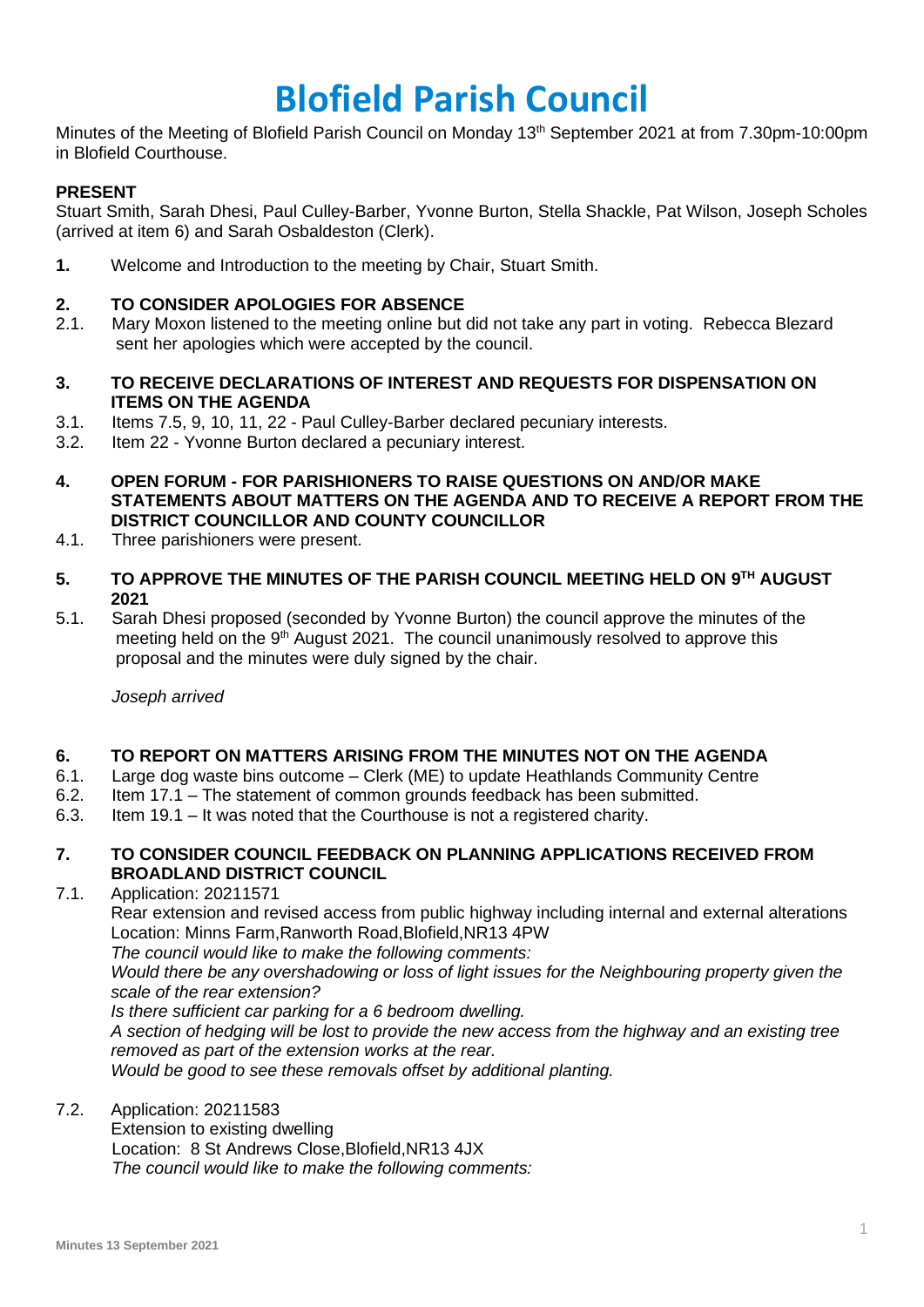*Side and rear extension, to provide first floor bedrooms and remodeling of downstairs to provide a garage.*

*None of the existing bungalows on the close have similar styled extensions and so would create a precedent if passed. They are all single story dwellings and to have a two story extension would look out of place? Appreciate that the neighbouring property is two story and so would sort of blend in but is this strong enough grounds to object? Not in keeping with the surrounding area?* 

*No other Material Considerations seem to be applicable nor Neighbourhood Plan policies. Note this dwelling did have an application for a standalone dwelling in the rear garden which was presumably been refused.* 

#### 7.3. Application: 20200077

Erection of 4 dwellings & associated works (reserved matters appearance, scale, layout and landscaping) including surface water drainage. Discharge of Condition 7 Phasing of application 20161588

Location: Field South of Heathlands, Woodbastwick Road, Blofield, NR13 4QH *The council would like to object to this planning application with the following comments We have serious concerns and reservations over this application, which we have always historically had and see no reason to alter that viewpoint now.*

#### *Drainage concerns*

*There is a dispute over the ditch ownership which underpins the drainage strategy for the entire site. The other drainage issue is the failed system at the end of the Dawsons Way development which this proposal and the admission from 20190844 planning papers from 27/09/2019 that the Bennetts site draining into a blind ditch system was wrong, therefore this application should be refused on those same drainage concerns.*

*The existing blind ditches proposed to be used by this proposal and that of the Bennetts development (and Dawsons Way) all terminate in an existing area defined as a HIGH surface water flood zone. Therefore, why redirect water flows from a low risk area to a high risk area? We foresee that if this proposal is passed it will increase the risk of surface water flooding elsewhere which is contrary to the NPPF.*

## *Road safety concerns*

*This proposal exits onto Woodbastwick Road, a road that already suffers from excessive speeding and alas there has been a road traffic accident in that area recently involving a child.*

*If this proposal is passed then we would want to see measures introduced that reduces speeding on that stretch of Woodbastwick Road and facilitates safe pedestrian crossing from Heathlands Community Centre to other side of the road for parents and children walking to Hemblington Primary School.* 

*All things being considered, given the history of this site and proposals already passed for Blofield Heath, we feel this development is not required and should be refused planning permission.*

#### 7.4. Application: 20211486

Proposed rear single storey extension - Location: The Old Stables, 6 Field Lane, Blofield, NR13 4RP *The council have no comments on this application unless the plans change.*

## 7.5. Application: 20211483

Erection of single storey side extension of double garage for storage and single storey building for home office, guest bedroom, home gym, art studio with kitchenette and shower room Location: Blythfield House, Shack Lane, Blofield, NR13 4DP

*The council agreed the following comments:*

*Seen similar plans under a different application (20202368) – at the time I think the concern was around this being a possible sub division by stealth – which was later to be found was not the case. Full approval was given by Broadland on the previous application and conditioned accordingly :-*

*The use of the building hereby approved shall be incidental to the use of the main dwelling and shall not be occupied as a separate and un-associated unit.*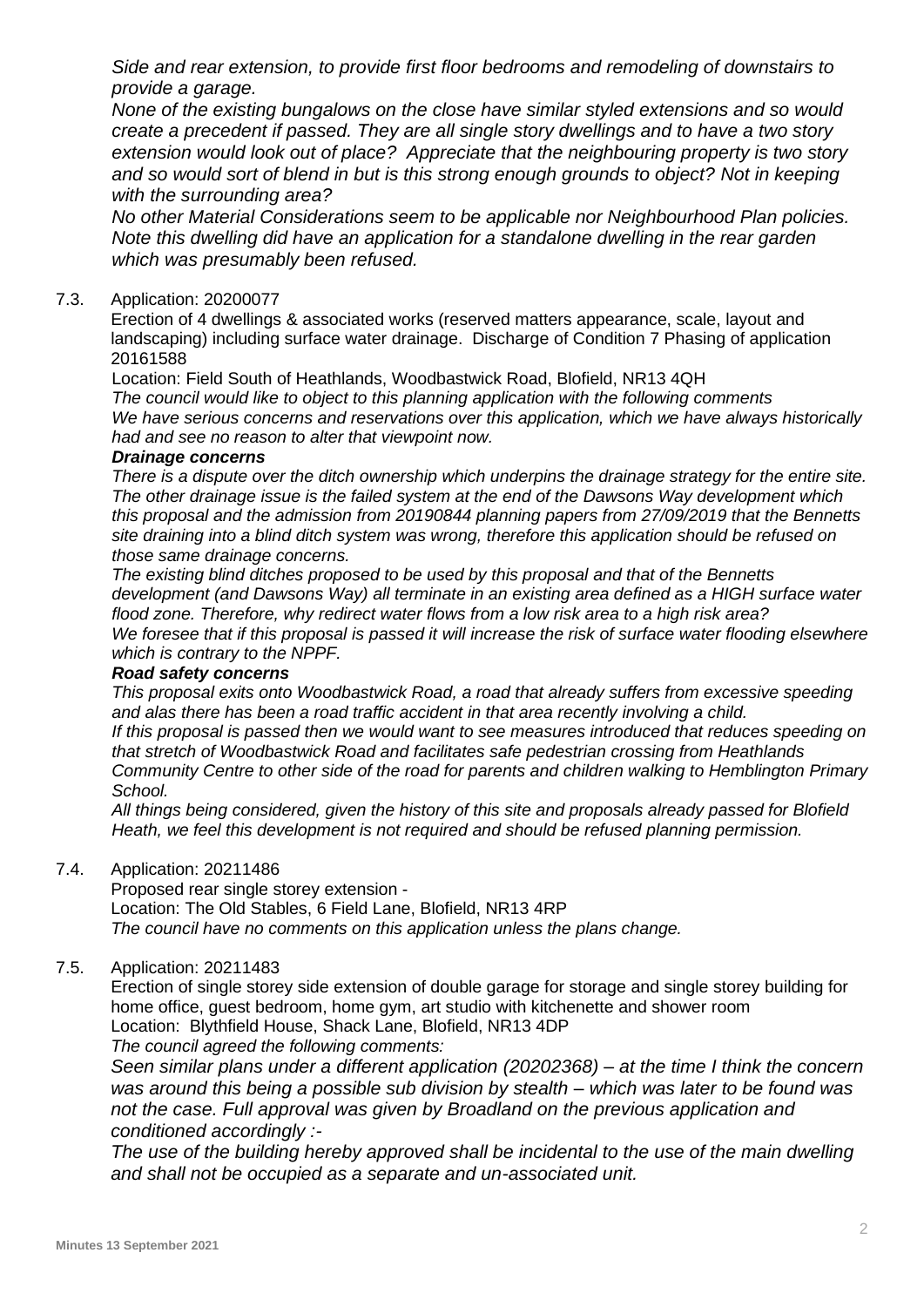*This time around an amended access is being provided and rather than the building looking like a house, the proposal is for a long building* 

*Presuming that fact remains true, then I do not think any material considerations or Neighbourhood Plan policies apply.* 

*The council would like to see the condition on the previous passed application should be applied to this one.* 

7.6. To consider further comments for the Appeal for Land South of Yarmouth Road, Blofield, NR13 4LQ - Erection of 1no. dwelling with associated garden and parking - Appeal Ref: APP/K2610/W/21/3272395

The council would like to submit the following comments on this appeal (Joseph Scholes abstained from discussions):

Appeal – for a dwelling on the old PYO site adjacent to Norwich Camping.

Previous comments

Blofield Parish Council has reviewed this request and object to this application. They would like to make the following comments.

The proposal is outside the settlement limit in the current Development Plan

Blofield is a key service centre and is already delivering significant housing growth

The Parish council is disappointed that the applicant did not engage with them as suggested by Broadland District Council planning Manager.

The proposal would result in loss of agricultural land as the site was previously a PYO site and is adjacent to the allotment site.

Although plans have factored in the Highways England land requirements the plans for HE are not yet set in stone, so would seem odd to try to plan / build a dwelling when road reshaping, pathways and land requirements are not yet fully understood.

Waste and refuse collection - presumably the bins for this dwelling would need to be located at the entrance to Norwich Camping and so does this create a visibility issue for accessing the Norwich Camping site?

Applicant has ticked septic tank as foul water solution - not possible, have to have a water management system under most recent legislation.

Access to the site is locked and chained and at the close of Business hours, how would this development seek to provide emergency access to the dwelling in the event of an emergency whilst maintaining security for the business element?

New tree planting is good for screening off the A47 but other properties on the other side of the road had issues with noise and mechanical ventilation issues.

This is a very large property on a large 0.4ha site, the impact will be reduced by digging into the slope.

If approved then the council feel there ought to pedestrian crossing / speed reduction scheme implemented close to Norwich Camping site to aid pedestrian access to the site and reduce speeding on Yarmouth Road.

## **8. TO CONSIDER FEEDBACK ON ANY PLANNING APPLICATIONS RECEIVED SUBSEQUENT TO THE PUBLICATION OF THIS AGENDA**

8.1. Dawsons Way (20211497) none material change:

The existing unadopted lane is single track with no turning area to the properties along it, so large vehicles have to reverse one way, when servicing properties along the lane. A 1.8m close boarded fence around plot 1 will pose a safety risk for all at the new junction as visibility will be considerably reduced.

A 1.8m fence onto a highway (as the road is to be adopted) is also a change from the mixed countryside hedge previously permitted and is against Blofield Parish Neighbourhood Plan Env 2 Soft site boundaries. The reason for the original hedge permission was to offset the mature hedge removed with the widening of the access onto Blofield Corner Road.

## **9. TO RECEIVE AN UPDATE FROM NCC CHILDRENS SERVICES / BROADLAND DISTRICT COUNCIL REGARDING THE NEW SCHOOL AND AGREE ANY NECESSARY ACTIONS (SJS)**

- 9.1. Stuart Smith provided a summary of the position to date. Work to assist the Blofield Surgery expansion is taking place. See Appendix A.
- 9.2. The timeline of the new school is 2.5-3 years.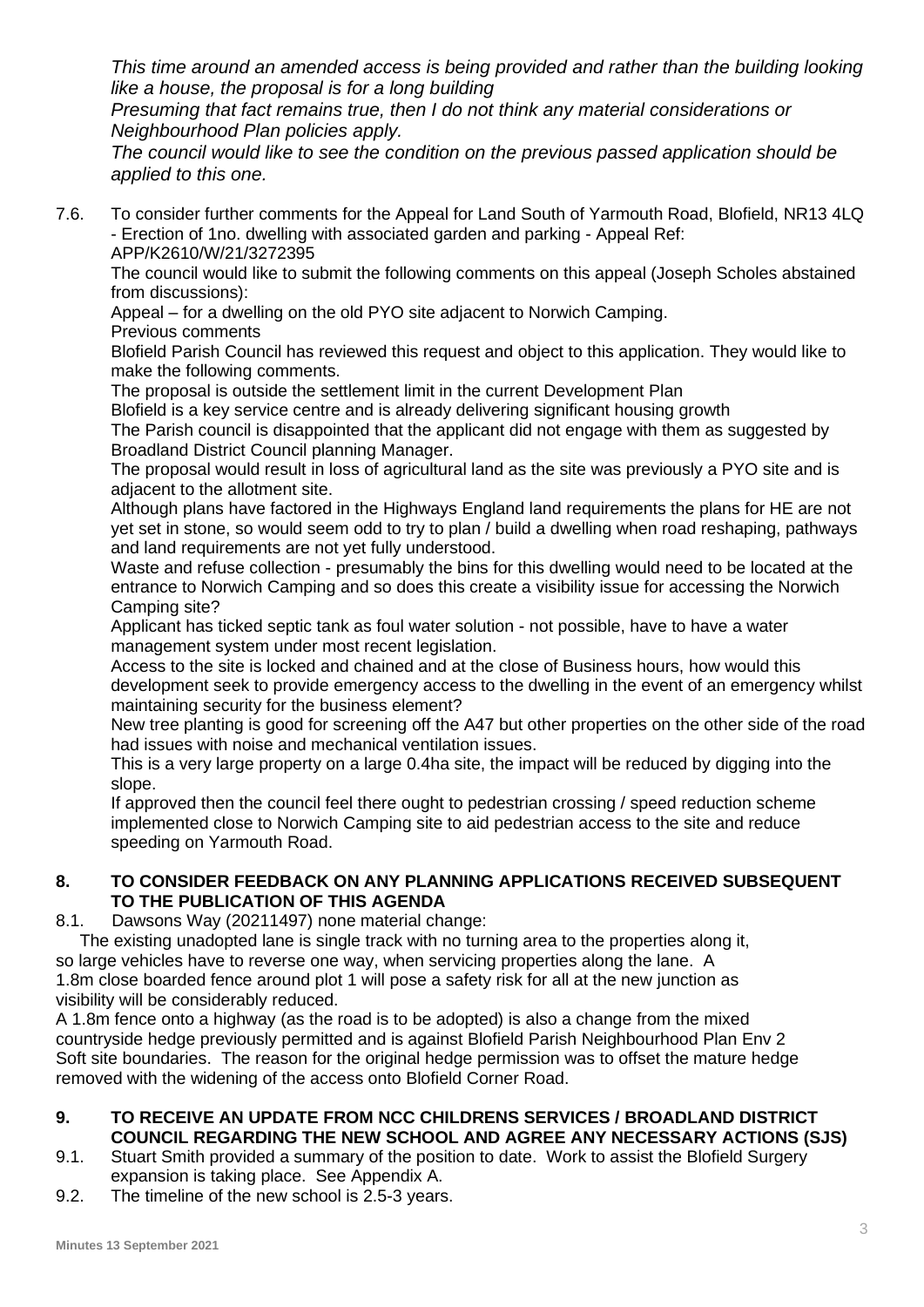- 9.3. It was confirmed that Blofield Parish Council will take on the two smaller areas 1&2 of the Wyngates land as soon as possible. Sarah Dhesi raised a concern over possible box blight on the smaller areas of land. Clerk (ME) to raise this with Broadland District Council.
- 9.4. A proportion of Area 3 will be transferred at a later date, following additional works.

#### **10. TO RECEIVE A LEGAL UPDATE ON THE TRANSFER OF WYNGATES LAND AND AGREE ANY NECESSARY ACTIONS**

10.1. Broadland District Council reported that the final draft of the land transfer agreement is with Norfolk Homes.

### **11. TO REVIEW THE RED LINE BOUNDARY PROPOSED BY NCC CHILDRENS SERVICES AND AGREE A SITE VISIT**

- 11.1. The council reviewed the red line boundary. It was agreed that the council would request a meeting with the surveyor to walk the boundary and review the finer detail. Clerk (ME) to arrange.
- 11.2. The council has discussed the possibility of an 'in and out' exit to a long car park along the road boundary of this land. The highways engineer thinks this will assist congestion in the parish and requested the council contact highways/ childrens services to discuss further.

## **12. TO RECEIVE AN UPDATE ON MARTY'S MARSH AND AGREE ANY NECESSARY ACTIONS**

- 12.1. The council are awaiting a District Councillors Members Fund application so that the Friends can submit a bid for a second bench on site.
- 12.2. The lecturn has now been repaired by the local handyman and is back in situ.
- 12.3. The clerk (ME) is chasing a date for a site meeting with an officer from the Environment Agency so that we can show them the work we have already undertaken and what our future plans are and seek their advice.
- 12.4. Works to the 3 trees, a Sycamore, Oak and Ash will be undertaken on 29<sup>th</sup> September. A volunteer work party has also been arranged to assist in moving the cuttings to the chipper that will be at the main vehicular access to the site.

## **13. TO RECEIVE AN UPDATE ON THE BRIDGE PROJECT AND AGREE ANY NECESSARY ACTIONS**

- 13.1. Sarah Dhesi provided a detailed update following the meeting the Cremers Meadow and Martys Marsh bridge working party on the 24<sup>th</sup> August 2021.
- 13.2. The council agreed to propose a joint parish partnership funding bid to Brundall Parish Council.
- 13.3. A site visit with the Green Infrastructure Officer and members of Broadland District Council has been arranged for 5<sup>th</sup> October 2021.

## **14. TO REVIEW QUOTATIONS FOR GATES ON FOOTPATH 12 AT THE CHURCHYARD BOUNDARY**

- 14.1. Following a brief discussion Stuart Smith proposed (seconded by Sarah Dhesi) the council choose a standard pedestrian gate (option A) with company A (used previously by the parish council) for the boundary between the churchyard and the footpath 12. The council unanimously resolved to approve this proposal. Clerk (SO) to contact Blofield Parochial Church Council to seek approval. Following their agreement this proposal needs to go to the Diocesan for Archdeacon approval.
- 14.2. Following discussions with the companies a kissing gate would not fit well and not be easy to use as there is a 5ft width with a 4ft pedestrian gate.
- 14.3. Clerk (SO) to report large dangerous nails/bolts protruding from the sleepers along footpath 12 beyond the churchyard boundary.

## **15. TO RECEIVE AN UPDATE ON THE CHURCHYARD WALL REPAIRS AND AGREE A NEW QUOTATION**

- 15.1. The council reviewed the references for the proposed churchyard wall repairs company. Stuart Smith proposed (seconded by Sarah Dhesi) the council proceed with Medieval Masonry making the repairs to the churchyard wall. The council requested an up-to-date quotation and if under £5,500 agreed to proceed. The council unanimously resolved to approve this proposal. Clerk (ME) to action.
- 15.2. Clerk (ME) to chase headstone repairs.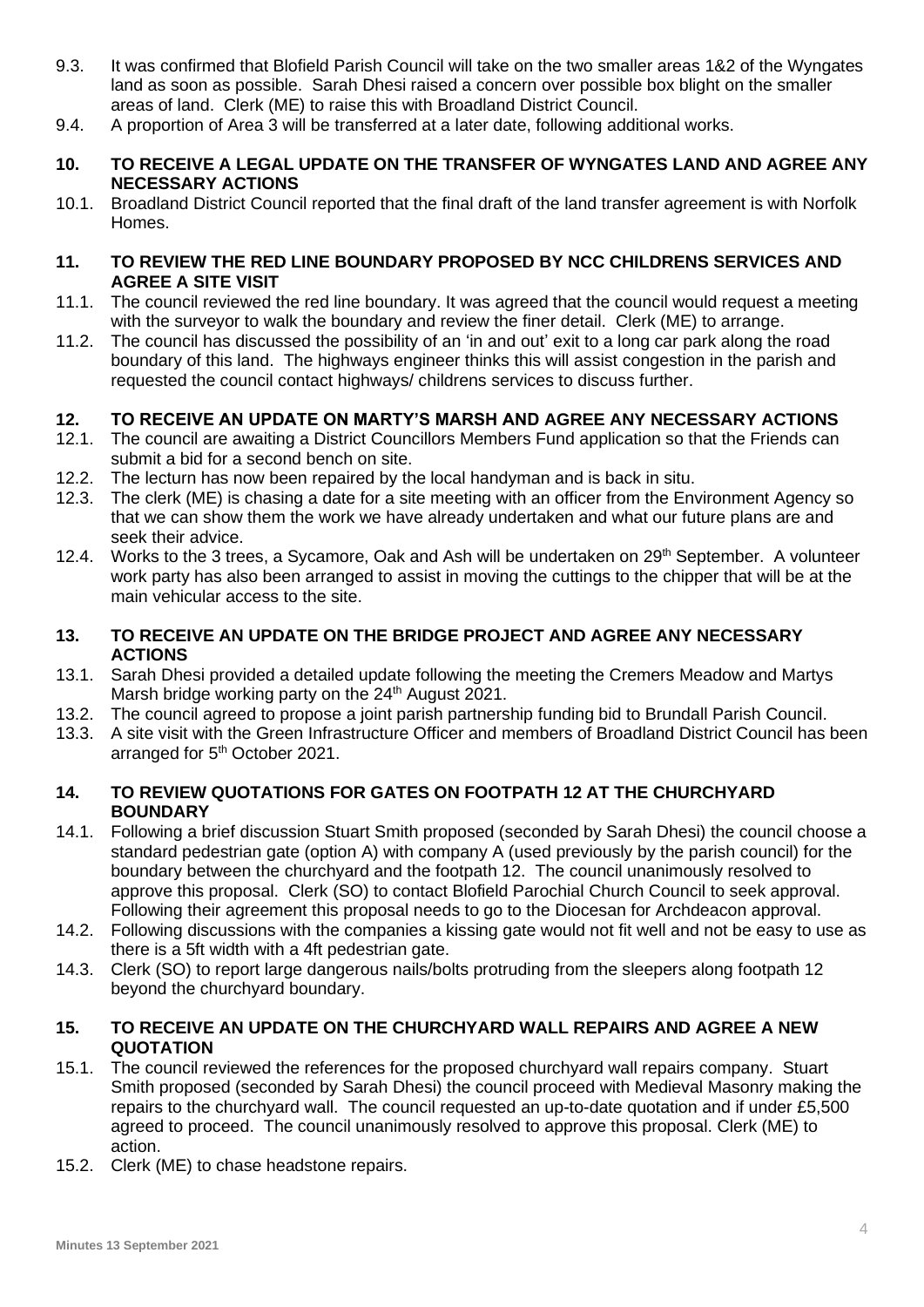## **16. TO RECEIVE AN UPDATE REGARDING COURTHOUSE ASBESTOS SURVEY, FULL SURVEY AND WINDOW REPAIRS AND AGREE ANY NECESSARY ACTIONS**

- 16.1. The asbestos survey has taken place and we are now awaiting the fully completed survey from the surveyor. Clerk (ME) to chase.
- 16.2. The window renovation was discussed in detail. Sarah Dhesi proposed (seconded by Stuart Smith) the council proceed with the window replacement at a cost of £2,720+VAT. The council unanimously resolved to approve this proposal. Clerk (ME) to complete the planning application for consent and advise the contractor/Courthouse Management Committee.
- 16.3. The council have received one scaffolding quotation. The council agreed to obtain a further two scaffolding quotations as the cost of this work is so expensive. Clerk (ME) to liaise with the Courthouse Management Committee and obtain further quotations.

## **17. TO RECEIVE AN UPDATE REGARDING THE COUNTRY PARK LAND LINKED TO THE 20171386 MEMORIAL HALL BRUNDALL DEVELOPMENT AND AGREE NEXT ACTIONS**

- 17.1. The council received an update on the country park land. Broadland District Council have confirmed that both Brundall and Blofield parish councils have expressed an interest in developing the country park and taking ownership of this land. The council unanimously agreed to consider the possibility of working together on this project with Brundall Parish Council. Clerk (ME/SO) to arrange a meeting with Brundall PC and Charles Judson from BDC.
- 17.2. Clerk (SO) to chase a site visit with Hopkins Homes.

## **18. TO RECEIVE AN UPDATE FROM THE NCC HIGHWAYS MEETING**

18.1. Sarah Dhesi and Stuart Smith provided a detailed report of all matters discussed with our local Highways Engineer. Clerk (ME) to chase the repair to the SAM Speed sign.

## **19. TO APPROVE INVOICES FOR PAYMENT, NOTE COUNCIL FUNDS AND REVIEW INTERNAL MONTHLY CHECKS**

19.1. Stuart Smith proposed (seconded by Paul Culley-Barber) the council approve all payments of vouchers #88 - #93 totalling £8,639.37 (see Appendix B). The council unanimously resolved to approve the proposal. Clerk (SO) to make payments.

# **20. TO NOTE ADJUSTMENTS TO THE AGAR FORM FOR THE FINANCIAL YEAR TO 31/3/2021**

20.1. Update to be brought to the October meeting.

## **21. TO AGREE THE PURCHASE OF A MOBILE PHONE FOR THE PARISH COUNCIL**

21.1. The council agreed to investigate this further taking into account costs, mobile reception in clerk locations etc.

## **22. TO RECEIVE AN ALLOTMENTS UPDATE FOLLOWING QUARTERLY MEETING AND SITE INSPECTION**

- 22.1. Sarah Dhesi reported that the allotments look neat and tidy and the majority of plot holders have been working hard and are on top of their plots. Clerk (ME) to write to 3 plot holders regarding upkeep on their plots.
- 22.2. The pest control is working well and keeping on top of pests.
- 22.3. The next meeting of the working party will take place on  $7<sup>th</sup>$  February 2022. A site inspection will takeplace on this day too. The Allotment Association hope to have their AGM in March/April 2022.

# **23. TO FURTHER CONSIDER A DOCTOR'S SURGERY 'THANK YOU' GIFT**

23.1. Sarah Dhesi proposed (seconded by Stuart Smith) the council make a donation of £300 to the Doctors Surgery as a 'Thank You' gift towards a new 24 hour Blood Pressure machine. The council unanimously resolved to approve this proposal. Yvonne will bake a cake.

## **24. TO RECEIVE AN UPDATE FROM THE MHH MEETING 25TH AUGUST 2021**

24.1. Sarah Dhesi updated the council on the Margaret Harker Hall. They are currently looking for a new bookings' secretary. The Vice-Chair is taking time off the committee. The hall and grounds are experiencing a lot of minor vandalism and antisocial behaviour.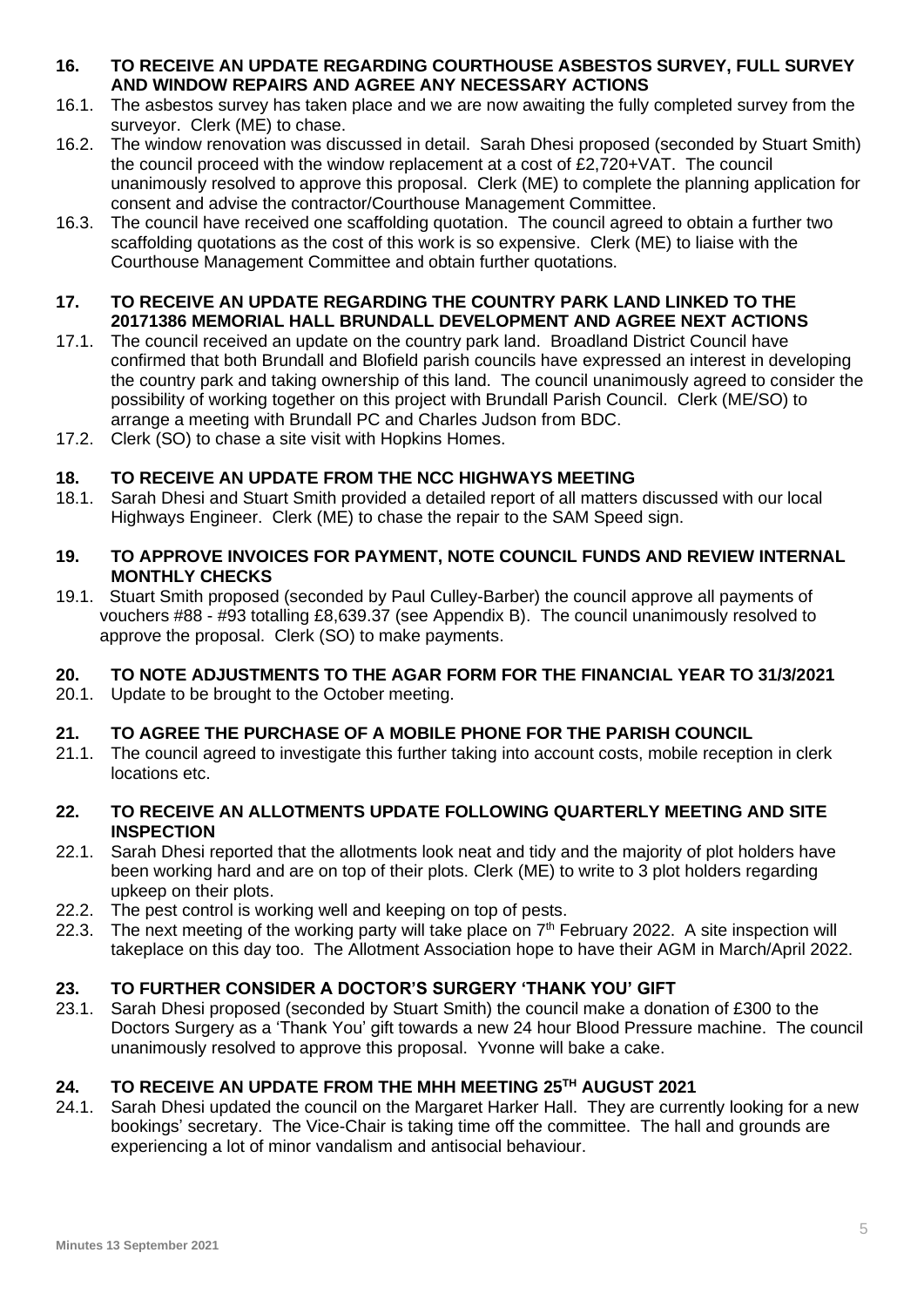## **25. TO NOTE PARISHIONERS CONCERNS OVER BUS PARKING ON WOODBASTWICK ROAD OPPOSITE THE TAMARIND RESTAURANT**

25.1. The council agreed to contact the new bus company, First Direct, to request they do not stop outside the Tamarind Restaurant and wait for their route time to commence. This causes road safety issues on Woodbastwick Road. Clerk (ME) to contact the bus company accordingly and update the parishioner.

## **26. TO RECEIVE AN UPDATE ON THE NORFOLK STRATEGIC FLOOD ALLIANCE AND AGREE ANY ACTIONS**

26.1. Clerk (ME) to submit document with photos when available.

## **27. TO RECEIVE AN UPDATE ON THE QUEENS JUBILEE CELEBRATION IDEAS**

27.1. Joseph Scholes updated the council with his findings to date. Sarah Dhesi proposed (seconded by Stella Shackle) that the council agreed to contact the village halls to see if they would be interested in a tree planted on site to commemorate the Queens Platinum Jubilee in 2022. In addition, the council agreed to contact Hopkins Homes regarding the naming of their play area. Joseph Scholes will draft suitable wording for the Marty Marsh Bench plaque.

#### **28. TO REVIEW CORRESPONDENCE FROM HIGHWAYS ENGLAND REGARDING PROW FOOTPATH 7**

28.1. The council agreed to await the completion of the ongoing works on the A47 then write to Hopkins Homes and NCC with reference to action required by Highways England regarding PROW footpath 7. Clerk (SO) to action.

#### **29. TO NOTE MEETING FOR A PROPOSED BRUNDALL AND BLOFIELD MENS SHED AND AGREE ATTENDANCE**

29.1. No councillors were available to attend, however the allotments association have been made aware of this opportunity.

## **30. TO NOTE A REVISED FOOTPATH REPORT AND AGREE ANY NECESSARY ACTIONS**

30.1. The council noted the revised footpath report. Yvonne Burton advised that the footpath along the A47 bank from Plantation Road to the Loke is overgrown again and has been reported.

## **31. TO CONSIDER ANY FURTHER ACTIONS TO STOP BUS SHELTER GRAFFITI**

31.1. The council discussed the ongoing graffiti issues within the parish and decided to monitor the situation. The handyman has successfully cleaned off the graffiti in the bus shelter.

## **32. TO AGREE CANCELLATION OF THE OCTOBER AND NOVEMBER PLANNING MEETINGS**

32.1. Stuart Smith proposed (seconded by Sarah Dhesi) the council cancel the October and November planning meetings in light of Melanie Eversfield's resignation. The council unanimously resolved to approve this proposal. If extensions are not possible the council will circulate applications by email for comment.

## **33. TO RECEIVE THE CLERK'S REPORT & CORRESPONDENCE**

- 33.1. The Licensing Team is currently reviewing the Hackney Carriage and Private Hire Vehicle Policy and Conditions which apply to all licensed Operators, Vehicles and Drivers in Broadland. The consultation period begins on 6 September and ends on 1 November 2021. Comments to the Licensing Team at [licensing@broadland.gov.uk](mailto:licensing@broadland.gov.uk) or call 01603 430574.
- 33.2. The Broadland Community Clear Up will be running from 1<sup>st</sup> September to 31<sup>st</sup> October 2021. The Keep Blofield Special Group have been advised.
- 33.3. The Transport for Norwich Strategy Consultation will run for 6 weeks from 26<sup>th</sup> August 2021 to 8<sup>th</sup> October 2021.
- 33.4. The Lingwood Resource Hub and partners have organised an evening discussion on Climate Change with our Broadland MP, Mr Jerome Mayhew. The Question & Answer session will run on the evening of Friday 24<sup>th</sup> September starting at 7 pm in Lingwood Village Hall.
- 33.5. Confirmation of TPO 2021 No.5 has been allocated to a tree on the footpath adjacent to Oak House, 34 Yarmouth Road, Blofield.